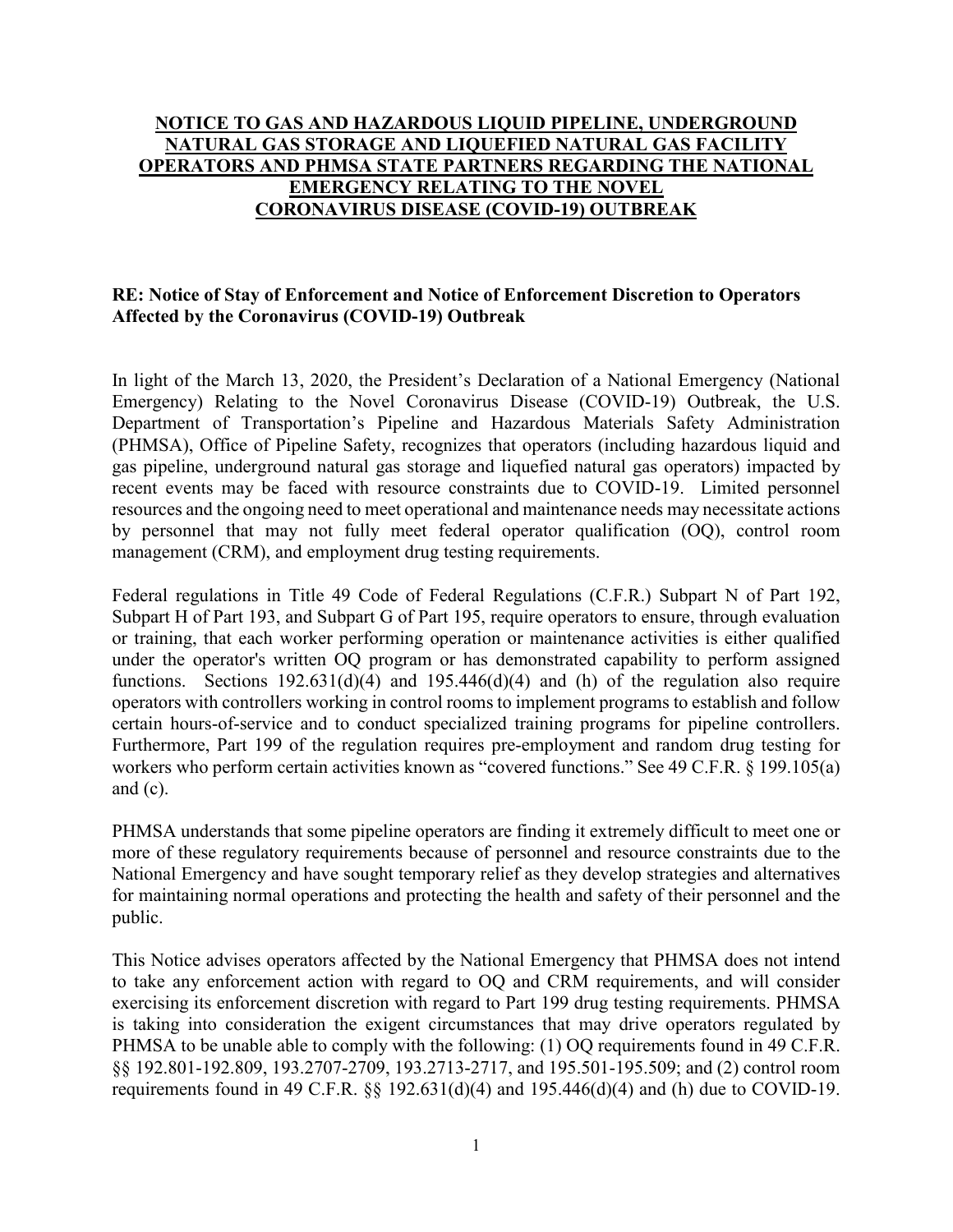Operators are encouraged to fully use the flexibilities already afforded by part 199 regarding preemployment and random drug testing. Operators are permitted under the part 199 regulations to schedule the date, time, and location of the pre-employment drug test. Moreover, the regulations allow for random drug testing to be spread reasonably throughout the calendar year. PHMSA will consider using its enforcement discretion with regard to requirements found in 49 C.F.R. § 199.105(a) and (c). Operators who are unable to comply with these regulations should maintain documentation explaining what specific requirements are not being met, how the non-compliance is related to COVID-19, and what alternative measures are being taken to ensure safety. Operators should also communicate with their regulator as indicated in this notice.

In addition to these three specific areas, PHMSA realizes there may be other regulatory requirements under the Federal pipeline safety laws in 49 C.F.R. Parts 190 through 199 that pose compliance challenges for operators during this National Emergency. In such cases, it is important that operators adequately document any such issues and communicate promptly with their regulator about them. PHMSA will exercise discretion in its overall enforcement of other parts of the pipeline safety regulations with the intent of providing operators with the flexibility to maintain normal operations while ensuring public safety and protection of the environment.

For intrastate operators regulated by State authorities, PHMSA will not object to waivers, special permits, stays of enforcement or similar measures granted by State authorities to pipeline operators for noncompliance due to COVID-19 with State regulations equivalent to the Federal regulations.

Operators who determine that they cannot comply with the regulations described in this Notice because of challenges due to COVID-19 should promptly notify the following:

- For operators Regulated by PHMSA: Please contact PHMSA's Office of Pipeline Safety by email at **Pipeline-COVID-19-notices@dot.gov**; and
- For Intrastate operators Regulated by State Authorities: Please contact your State Program Manager – State Program Manager contacts available at: [http://www.napsr.org/state-program-managers.html.](http://www.napsr.org/state-program-managers.html)

This Notice is effective on March 20, 2020, and will remain in effect until further notice or modification by the Associate Administrator for Pipeline Safety, PHMSA. Nothing in this Notice prohibits PHMSA from rescinding this stay of enforcement or enforcing the regulations outline above if it determines that a significant safety issue or other circumstance warrants doing so.

Please be advised that this Notice applies only to operators faced with limited resources as a result of the impacts of the National Emergency and does not relieve them from complying with any other applicable provisions of the Federal pipeline safety regulations and acting reasonably to use trained, non-impaired workers to perform operations, maintenance and control-room tasks. Furthermore, pipeline operators subject to this Notice remain fully responsible for the safe operation of their systems and maintaining the capability to detect and respond to critical pipeline safety issues and adequately respond to pipeline emergencies.